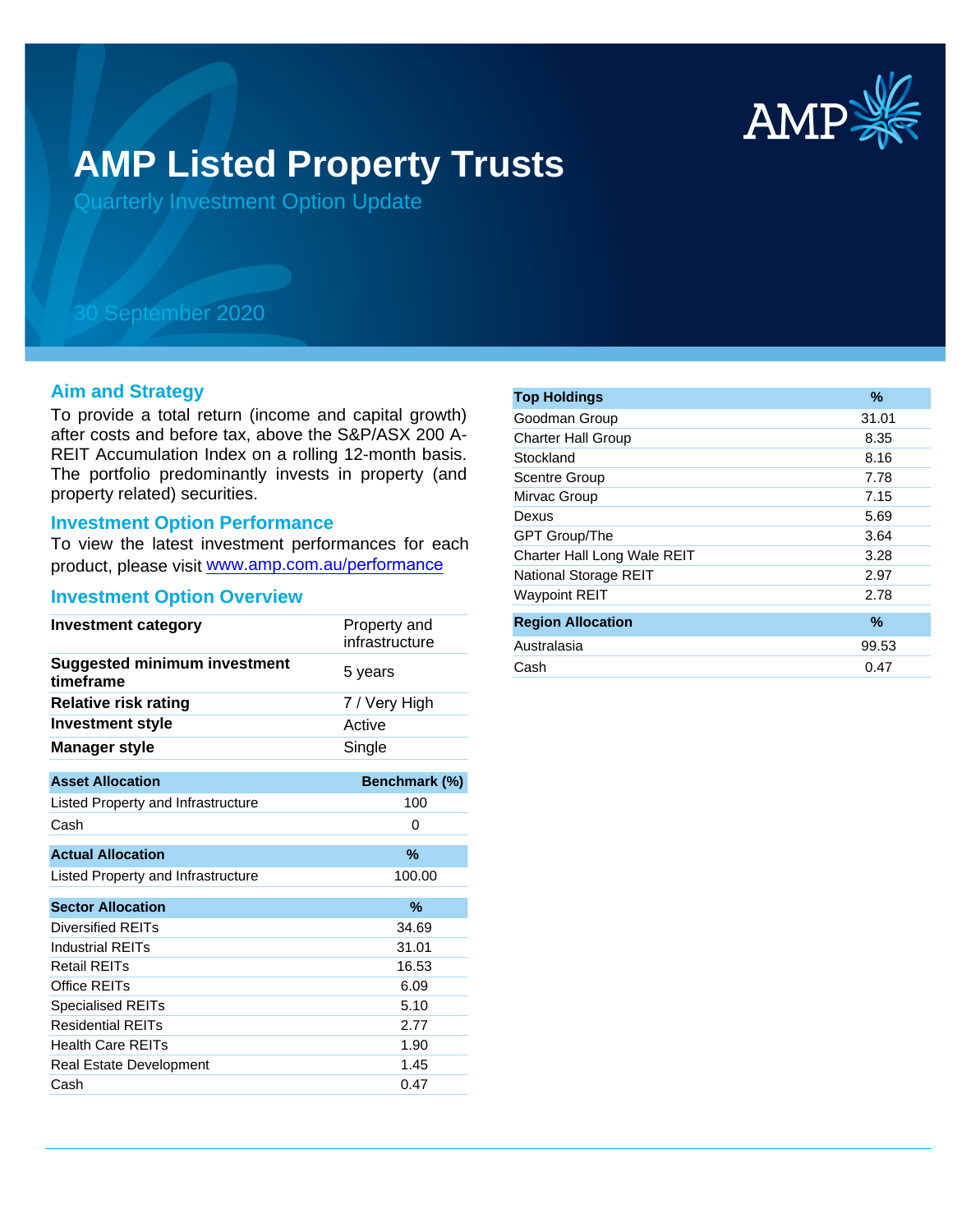### **Fund Performance**

The Fund delivered a positive return and outperformed the ASX 200 A-REIT total return index over the quarter.

At an overall sector level, the Fund's overweight allocation to the diversified, retail, industrial, and office REIT sectors were the largest contributors to relative returns; whilst the residential REITS sector was the largest detractor. From a sector asset allocation perspective retail, office, industrial, and healthcare REITS were the largest contributors to relative return; whilst the specialised REITS sector was the largest detractor. In terms of stock selection, diversified, specialised, retail, and industrial REITS were the largest contributors to relative return; whilst there we no significant detractors.

At an individual stock level, the top three contributors to relative return were from an overweight position in Charter Hall Group, an underweight position in Unibail-Rodamco-Westfield, and an overweight position in Goodman Group; whilst the bottom three contributors were from and underweight position in Stockland, and overweight positions in National Storage REIT and Mirvac Group.

#### **Market Review**

The Australian listed real estate market rallied strongly in the first half of October but later retreated to be fairly flat, underperforming the broader Australian share market over the period. Markets initially rallied as the government announced extensive fiscal stimulus in the Federal Budget but retreated as new cases of COVID-19 outside Australia continued to climb, and the US presidential election approached. Late in the period, markets were not even spurred by the announcement that Victoria would soon reopen, or by expectations that the central bank would ease monetary policy further at its November meeting. Australian 10-year bond yields rose 0.04% to 0.83% over the period.

Listed real estate was buoyed by the Federal Budget as it provided significant support for the economy and allayed fears that fiscal stimulus measures would be suddenly cut off. The retail segment is likely to benefit from significant tax relief measures for individuals and businesses as well as additional support payments for welfare recipients. The residential segment is expected to benefit from extensions to the First Home Loan Deposit Scheme, and the industrial segment should benefit from significant support to Australian manufacturing.

Together with the fiscal stimulus, there was positive signs for the retail segment as consumer confidence continued to increase. Shopping Centres Australasia reported robust Q1 2021 results, with better-than-expected rent collections and improving forward earnings guidance.

However, retail landlords continued to come under pressure from the shift to online shopping, which throughout the pandemic has accelerated to a level previously not expected to be reached until 2024, according to CBRE. The largest decline in floorspace is expected to come from department stores, while homewares stores are expected to record the strongest growth. Charter Hall Group has reportedly entered into negotiations to acquire the department store David Jones' site in central Sydney.

Ongoing working from home arrangements are increasingly impacting the office segment. Sub-leasing has reached a new peak, representing around 2% of Australia's total office space. In Sydney, the amount of sub-leased space increased sharply over the September quarter to its highest level since 1992. According to media reports, Westpac is considering sub-leasing up to seven of the 28 floors it currently leases from Lendlease Group in Sydney and ANZ is considering a permanent shift to working from home rather than utilise the headquarters it leases in Melbourne.

According to Jones Lang LaSalle, the Sydney and Melbourne office vacancy rates are 10.2% and 11.3% respectively, significantly higher than their cyclical lows. Rents continued to increase over the September quarter, but after adjusting for incentives, which have reached over 30% in Sydney and Melbourne, net effective rents declined in all regions.

Despite this, Dexus reported solid Q1 2021 results, with better-than-expected distributions per share and provided its first forward earnings guidance for the full year. Its rent collections were strong, occupancy remained high and limited leasing activity led to lower absolute levels of incentives. The company also extended its buy-back programme for another year.

In the residential segment, house prices in capital city markets have rebounded faster than previously expected, rising modestly over the September quarter and up strongly over the year, according to real estate search site Domain.

This improvement in residential conditions was reflected in the Q1 2021 results of Stockland and Mirvac Group which reported strong increases in net deposits and contracts exchanged respectively. Both companies also noted improvements in rent collections in the rest of their portfolios, although in retail, Stockland was well ahead of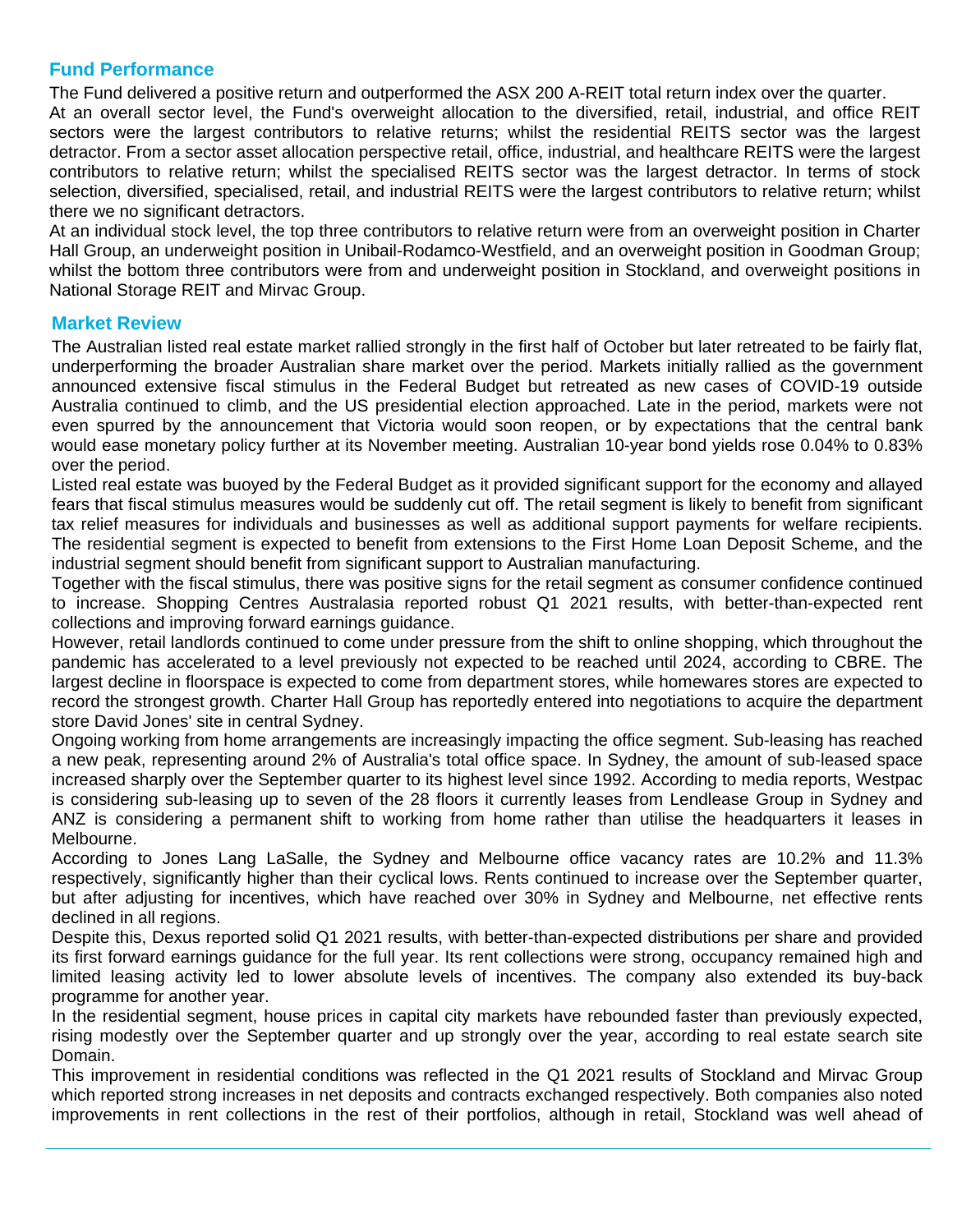Mirvac Group.

In the specialised segment, National Storage provided a strong Q1 2021 update and reaffirmed its earnings guidance. The company's occupancy has improved to a level higher than its pre-pandemic peak and this drove revenue per available square metre higher. It also acquired eight new centres during the period.

Commercial real estate transactions in Australia more than halved over the first nine months of 2020 compared to the same period last year, according to Colliers International. Office transactions declined the most, followed by retail, while industrial transactions increased due to demand from institutional investors.

Taking advantage of this demand for industrial assets, Centuria Capital Group announced a A\$100 million capital raising, a portion of which will be used to underwrite a new single-asset unlisted fund which will acquire the Visy glass facility in Auckland, New Zealand. The raising was very well received by institutional investors and upsized to A\$120 million.

Media reports indicate there are several potential bidders for AMP Capital's real estate platform including Leadlease Group, Charter Hall Group and Dexus. The AMP Capital portfolio includes Quay Quarter office and retail complex at Circular Quay, in Sydney and shopping malls Macquarie Centre, in the northern suburbs of Sydney, and Pacific Fair on the Gold Coast.

Unibail-Rodamco-Westfield entered into an agreement to sell the SHiFT office building in Paris for a premium to book value. This was a part of the company's 'reset' plan which will see it divest approximately €4 billion in assets.

#### **Outlook**

Australian listed real estate will likely continue to be subject to near-term volatility, which is affecting all markets, due to the impact of extensive COVID-19 containment measures on economic activity in Australia and globally. Social distancing will continue to impact the retail segment although foot traffic and consumer confidence are starting to improve where containment measures are lifted. The residential segment is likely to come under pressure over the near term as the employment environment becomes increasingly uncertain, however the federal government's HomeBuilder scheme will likely limit the falls and potentially truncate the duration of the downturn in the residential cycle. The office segment should be more resilient as office leases are generally long term, however this could be disrupted as businesses choose to embrace technology for their requirements going forward, allowing staff to work from home more. The industrial segment should remain robust, especially properties exposed to the expected increases in online shopping and data usage.